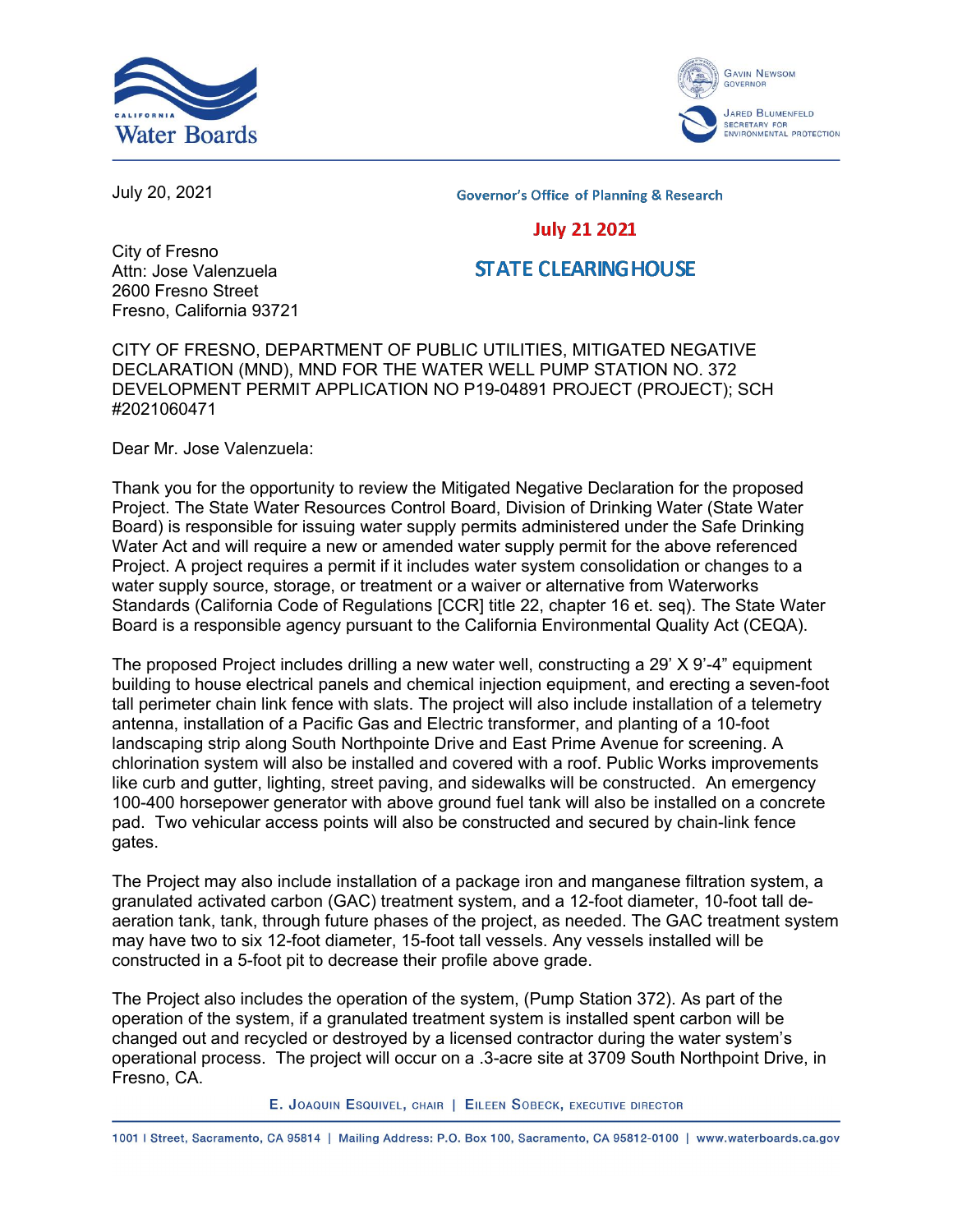## The State Water Board as a responsible agency under CEQA, has the following comment on the District's draft MND:

- · CCR §64560. New Well Siting, Construction, and Permit Application states:
	- $\circ$  (a) to receive a new or amended domestic water supply permit for a proposed well, the water system shall provide the following information to the State Board in the technical report as part of its permit application:
		- § (1) A source water assessment as defined in Section 63000.84 for the proposed site;
		- (2) Documentation demonstrating that a well site control zone with a 50-foot radius around the site can be established for protecting the source from vandalism, tampering, or other threats at the site by water system ownership, easement, zoning, lease, or an alternative approach approved by the State Board based on its potential effectiveness in providing protection of the source from contamination;
		- (3) Design plans and specifications for the well; and
		- § (4) Documentation required for compliance with the California Environmental Quality Act (CEQA).
- · Please add the State Water Resources Control Board, Division of Drinking Water, District 11 to the list of required project approvals in the table on page 9 and on page 25.
- · Hydrology and Water Quality (b), Would the Project substantially decrease groundwater supplies or interfere substantially with groundwater recharge such that the project may impede sustainable groundwater management of the basin, and (e) Conflict with or obstruct implementation of a water quality control plan or a sustainable groundwater management plan.
	- o The Project is in the San Joaquin Valley-Kings Groundwater Basin 5- 022.08 a basin listed as a critically over-drafted in the Department of Water Resources Bulletin 118. The CEQA document mentions "A well is intended to serve existing and planned urban development which itself was the subject to environmental and service delivery analysis."
		- Please explain the purpose of this well. Will it be used as a replacement well, a backup well for the existing system, to meet existing need, or serve future growth, etc.?
		- Please analyze the specific impacts of this well including how this well will impact the critically over-drafted basin. Please cite if this well was included in any other CEQA documents.
		- Please address cumulative impacts to the groundwater.
- · A groundwater sustainability plan was adopted for the basin on November 21, 2019 by the North Kings Groundwater Sustainability Agency, in which the City of Fresno is a member. Please briefly explain how this project will follow the adopted plan and help meet the 2040 sustainability deadline for the basin.

When the review process has ended, please forward the following items with your permit application to the Merced District Office:

- · Copy of the draft and final MND, with any comment letters received and the lead agency responses as appropriate;
- · Copy of the Resolution or Board Minutes certifying and adopting the MND;